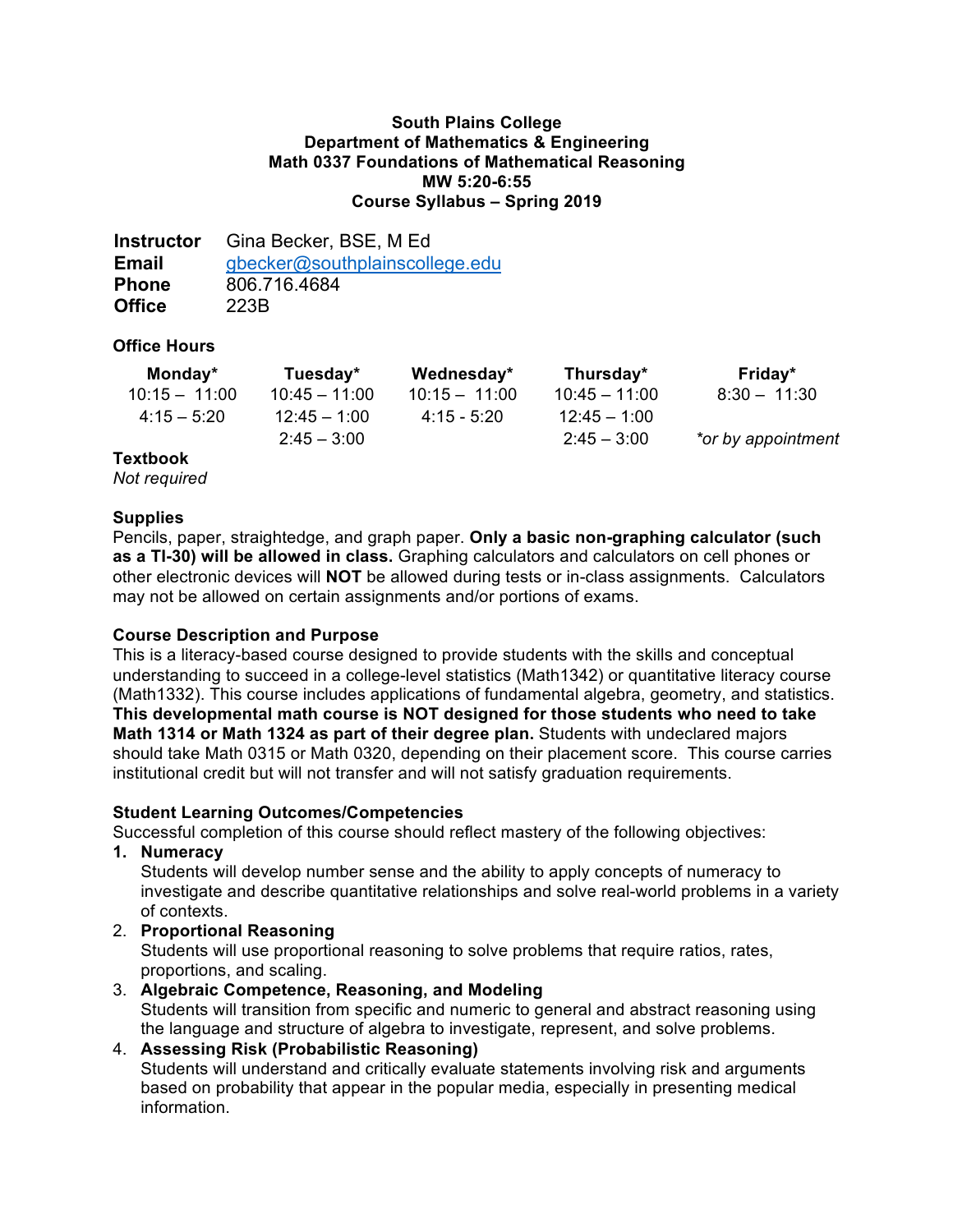## 5. **Personal Finance**

Students will understand, interpret and make decisions based on financial information that is commonly presented to consumers.

## 6. **Civic Life**

Students will understand that quantitative information presented in the media and by other entities can sometimes be useful and sometimes be misleading.

## **Learning Goals**

This course is a quantitative reasoning course. This means you will learn to use, understand, and communicate about quantitative information. This course has 5 goals:

#### **1. Communication goal**

Interpret and communicate quantitative information and mathematical and statistical concepts using language appropriate to the context and intended audience.

## **2. Problem solving goal**

Make sense of problems, develop strategies to find solutions, and persevere in solving them.

## **3. Reasoning goal**

Reason, model, and make decisions with mathematical, statistical, and quantitative information.

## **4. Evaluation goal**

Critique and evaluate quantitative arguments that utilize mathematical, statistical, and quantitative information.

## **5. Technology goal**

Use appropriate technology in a given context.

#### **Completion Requirements**

Students need to pass with a C or better to become TSI-compliant in mathematics and to be allowed to enroll in Contemporary Mathematics (MATH1332) or Statistical Methods (MATH1342). **This course does NOT prepare the student to take College Algebra (MATH1314) or Math for Business Majors (MATH1324).** 

#### **Course Requirements**

To achieve success in this class, a student should attend all class meetings, take notes and participate in class, and complete all homework assignments and examinations, including the final examination.

#### **Attendance Policy**

Your attendance and active participation is vital to your success in this class. Attendance will be taken at the beginning of each class meeting. Should you arrive after attendance has been taken you will be marked as tardy for that class. Leaving class for extended periods of time during class or leaving class early will result in a tardy. Two tardies will be considered as one absence. If you exceed 4 absences during the course of the semester, you may be dropped from this course with a grade of X or F.

#### **Course Expectations**

Attend class, be on time, do homework, and be prepared to participate. Turn off and put away all electronic devices when you enter the classroom and keep off for the duration of the class.

## **Assignments and Grading**

#### **Homework and Quizzes**

Homework assignments will be given daily. Work the problems on lined notebook paper. Write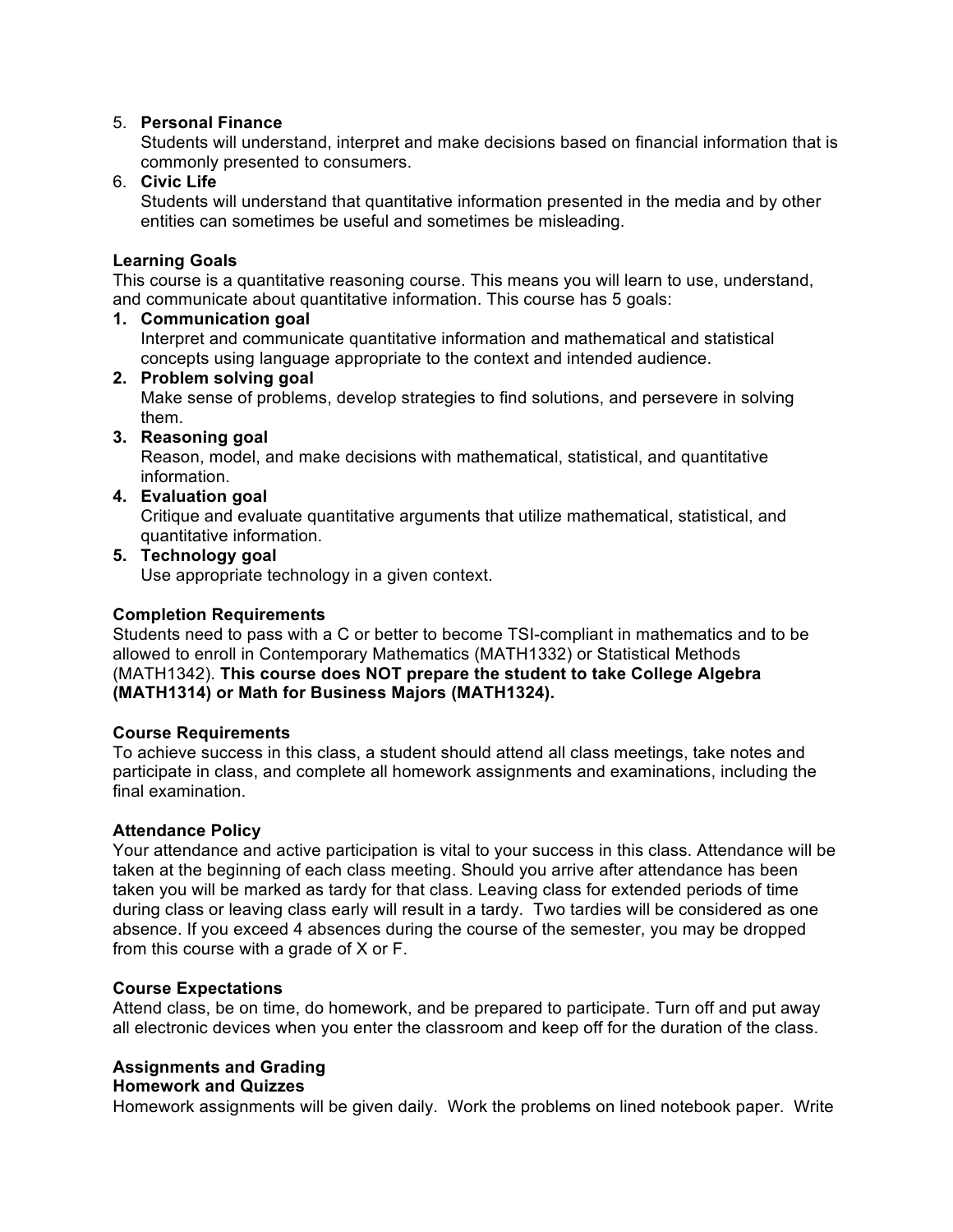the problem, show all work and clearly identify your answer. **Late homework will not be accepted and no points will be given.** Homework assignments will be due each Wednesday and will be worth 1 point. Quizzes will be given weekly on non-exam weeks and no makeup quizzes will be offered. Each quiz is worth 1 point. Missing a quiz will result in 0 points for that quiz.

### **Exams**

Your course grade will include four unit exams. Each exam will be worth 15 points. You will be able to correct one exam. Corrections will add 50% of their point value to your grade. The final comprehensive exam will be worth 20 points. Your final exam grade will take the place of your lowest exam grade, if it is a higher score and you have fewer than 3 zeroes.

Your final point value will determine your letter grade for this class and will be determined by the following scale:

| A - 90-100 | D - 60-69 |
|------------|-----------|
| B - 80-89  | F - 0-59  |
| C - 70-79  |           |

## **Tutoring**

Students may obtain free tutoring in Building 2 at the Reese Center. Tutoring schedules will be posted on campus. Please remember to sign in when you seek the help of a tutor.

## **Equal Opportunity**

South Plains College does not discriminate on the basis of race, color, national origin, sex, disability or age in its programs and activities. The following person has been designated to handle inquiries regarding the non-discrimination policies: Vice President for Student Affairs, South Plains College, 1401 College Avenue, Box 5, Levelland, TX 79336. Phone number 806- 716-2360.

#### **Disabilities**

Students with disabilities, including but not limited to physical, psychiatric, or learning disabilities, who wish to request accommodations in this class should notify the Disability Services Office early in the semester so that the appropriate arrangements may be made. In accordance with federal law, a student requesting accommodations must provide acceptable documentation of his/her disability to the Disability Services Office. For more information, call or visit the Disability Services Office at Levelland (Student Health & Wellness Office) 806-716- 2577, Reese Center (Building 8) 806-716-4675, or Plainview Center (Main Office) 806-716-4302 or 806-296-9611.

#### **Diversity**

In this class, the teacher will establish and support an environment that values and nurtures individual and group differences and encourages engagement and interaction. Understanding and respecting multiple experiences and perspectives will serve to challenge and stimulate all of us to learn about others, about the larger world and about ourselves. By promoting diversity and intellectual exchange, we will not only mirror society as it is, but also model society as it should and can be.

#### **Classroom Civility**

Students are expected to be respectful of their fellow classmates and maintain a classroom environment that is conducive to learning. Turn off all cell phones and other electronic devices before entering the room. The instructor reserves the right to ask a student to leave if his/her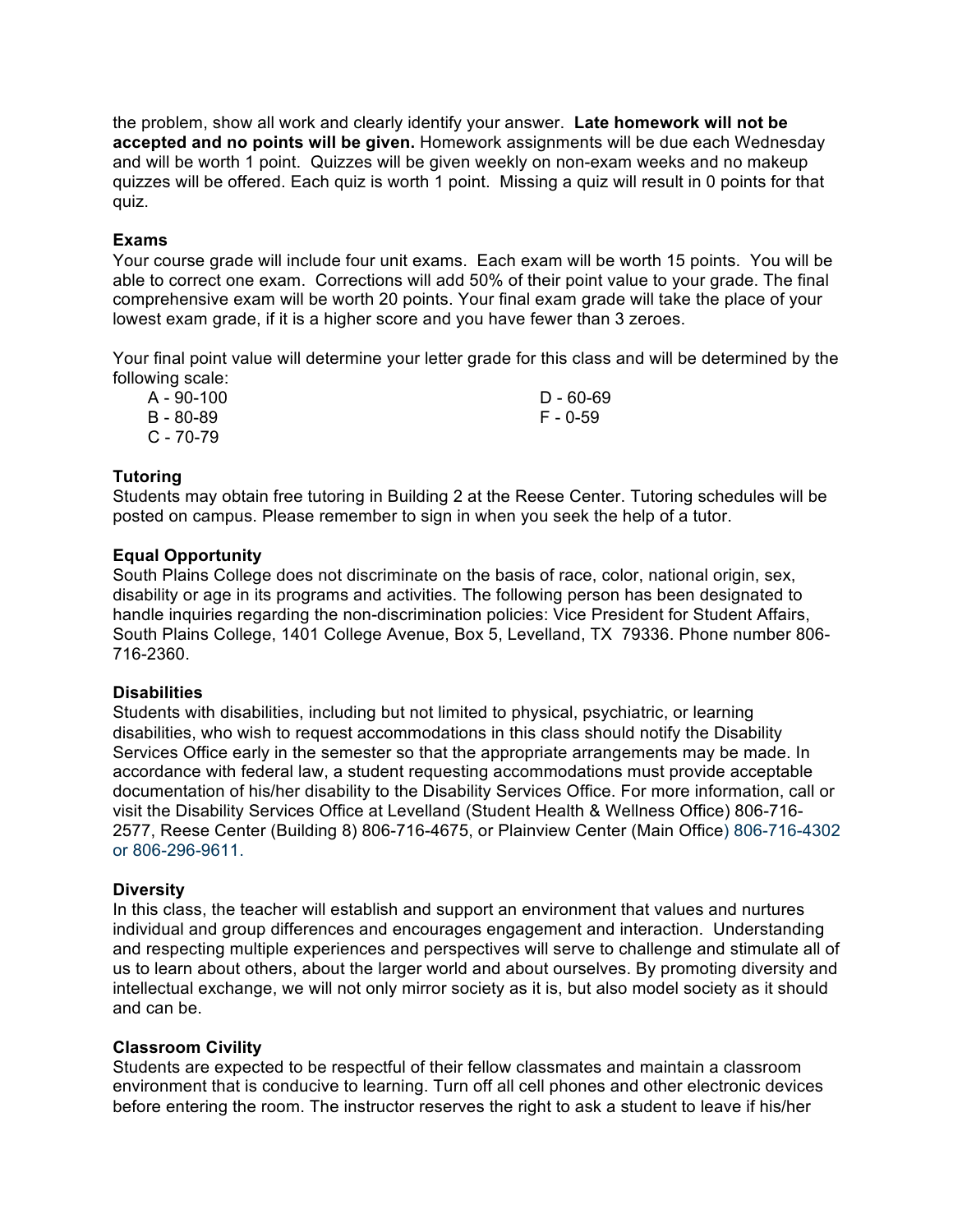cell phone is left on and disrupts the class. Refrain from using offensive language, reading newspapers, chewing tobacco products, or otherwise being disruptive in class. Food and/or drinks are NOT allowed in the classroom.

### **Academic Honesty**

Students are expected to uphold the ideas of academic honesty. Academic dishonesty includes, but is not limited to, cheating on tests, collaborating with another student during a test, copying another student's work, using materials not authorized, and plagiarism. Students who do not follow the academic honesty policy will receive a grade of zero for the assignment, and may be dropped from the course with an F, or face possible suspension from the college. *Math apps, smart phones, smart watches and graphing calculators are not allowed in this class.* 

## **Title IX Pregnancy Accommodations**

If you are pregnant, or have given birth within six months, Under Title IX you have a right to reasonable accommodations to help continue your education. To activate accommodations, you must submit a Title IX pregnancy accommodations request, along with specific medical documentation, to the Director of Health and Wellness. Once approved, notification will be sent to the student and instructors. It is the student's responsibility to work with the instructor to arrange accommodations. Contact Crystal Gilster, Director of Health and Wellness at 806-716- 2362 or email cgilster@southplainscollege.edu for assistance.

## **Campus Concealed Carry**

Texas Senate Bill - 11 (Government Code 411.2031, et al.) authorizes the carrying of a concealed handgun in South Plains College buildings only by persons who have been issued and are in possession of a Texas License to Carry a Handgun. Qualified law enforcement officers or those who are otherwise authorized to carry a concealed handgun in the State of Texas are also permitted to do so. Pursuant to Penal Code (PC) 46.035 and South Plains College policy, license holders may not carry a concealed handgun in restricted locations. For a list of locations, please refer to the SPC policy at:

(http://www.southplainscollege.edu/human\_resources/policy\_procedure/hhc.php) Pursuant to PC 46.035, the open carrying of handguns is prohibited on all South Plains College campuses. Report violations to the College Police Department at 806-716-2396 or 9-1-1.